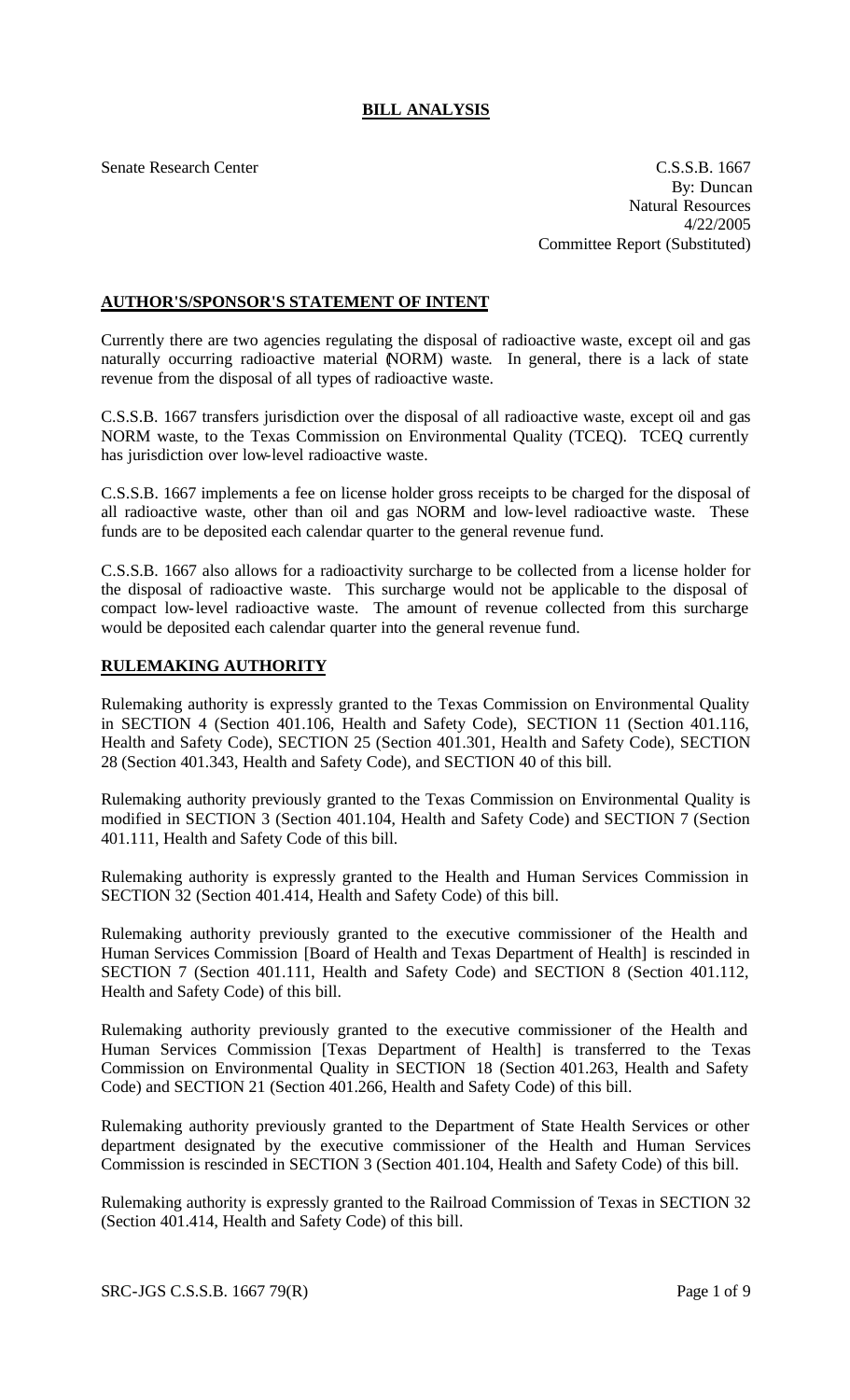Rulemaking authority previously granted to the Railroad Commission of Texas is modified in SECTION 33 (Section 401.415, Health and Safety Code) of this bill.

#### **SECTION BY SECTION ANALYSIS**

SECTION 1. Amends Section 401.003, Health and Safety Code, by amending Subdivisions (2), (4), (5), and (6) and adding Subdivision (12-1) to redefine "board," "commission," "commissioner," and "department," and define "gross receipts."

SECTION 2. Amends Sections 401.011(a) and (b), Health and Safety Code, as follows:

(a) Creates an exception, as provided by Subchapters E and G, to the rule that the Texas Radiation Control Agency has jurisdiction over activities and substances regulated under this chapter.

(b) Provides that the Texas Commission on Environmental Quality (TCEQ) has jurisdiction to regulate and license, among other things, the processing or storage of certain radioactive waste, the recovery or processing of source material, the processing of by-product material, and sites for the disposal of certain radioactive waste and by-product material. Deletes the exception to the authority to license for the disposal of by-product material.

SECTION 3. Amends Section 401.104(b), Health and Safety Code, to require TCEQ to provide for licensing for disposal of radioactive substances, rather than radioactive material except for the disposal of by-product material. Deletes existing text requiring the Department of State Health Services or other department designated by the executive commissioner of the Health and Human Services Commission (department), by rule, to provide for licensing of by-product material.

SECTION 4. Amends Section 401.106(a), Health and Safety Code, to authorize the executive commissioner of the Health and Human Services Commission (executive commissioner) and TCEQ, rather than executive commissioner, by rule, to exempt a source of radiation or a kind of use or user from the licensing or registration requirements provided by this chapter and under the agency's jurisdiction, rather than by this chapter. Makes a conforming change.

SECTION 5. Amends Section 401.108(c), Health and Safety Code, to require TCEQ, rather than the department or TCEQ, to reevaluate every five years the qualifications and security provided by certain license holders.

SECTION 6. Amends Section 401.109(b), Health and Safety Code, to require TCEQ, rather than the department or TCEQ, to require a holder of a license for the disposal of radioactive substances, rather than certain low-level radioactive waste, to provide a certain security. Makes a conforming change.

SECTION 7. Amends Section 401.111, Health and Safety Code, to provide that TCEQ, rather than TCEQ and the executive commissioner, adopts rules for the issuance of licenses for new sites for processing or disposal of radioactive substances, rather than low-level radioactive waste. Requires TCEQ to consult with the advisory board and with the Texas Water Development Board in developing proposed rules. Makes conforming changes.

SECTION 8. Amends Section 401.112, Health and Safety Code, to require TCEQ, rather than the department or TCEQ within its jurisdiction, to consider certain factors when making a licensing decision on licenses for the disposal of certain radioactive waste. Requires TCEQ, rather than the executive commissioner and TCEQ each within its jurisdiction, to determine by rule criteria to be used in licensing considerations. Makes conforming and nonsubstantive changes.

SECTION 9. Amends Sections 401.113(a) and (b), Health and Safety Code, to require TCEQ, rather than the agency holding to hearing, to prepare or have prepared a written analysis of the effect on the environment of a proposed licensing activity. Makes a conforming change.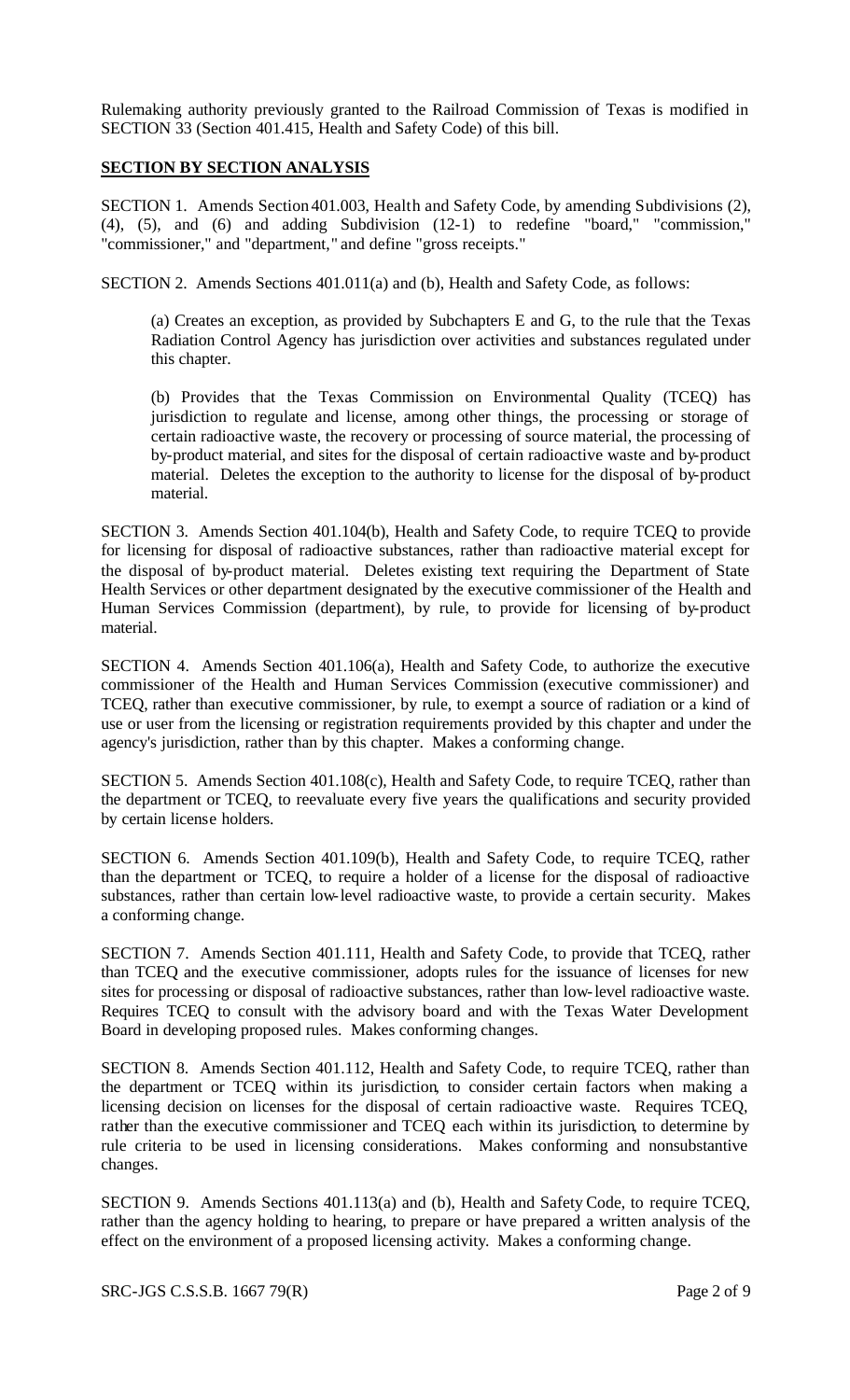SECTION 10. Amends Section 401.114, Health and Safety Code, to provide that TCEQ, rather than the department or TCEQ within its jurisdiction, grants or renews licenses to dispose of lowlevel radioactive waste. Makes conforming changes.

SECTION 11. Amends Section 401.116, Health and Safety Code, to require TCEQ to adopt rules to establish requirements for public notice of and public participation in the amendment of a license issued under this subchapter, including both minor and major amendments. Deletes existing text relating to former notice and hearing requirements for license amendment.

SECTION 12. Amends Section 401.117, Health and Safety Code, to require TCEQ, rather than the department or TCEQ, to prohibit certain activities relating to low-level radioactive waste until certain notice and hearing requirements are met. Makes a conforming change.

SECTION 13. Amends Subchapter D, Chapter 401, Health and Safety Code, by adding Section 401.120, as follows:

Sec. 401.120. LIMITATION ON RADIOACTIVE SUBSTANCE STORAGE. (a) Requires TCEQ to impose as a condition of each license that authorizes the storage of a radioactive substance from another person a maximum length of time that the radioactive substance may be stored under the license.

(b) Requires TCEQ to impose an administrative penalty or bring an action for civil penalty for a violation of a license condition imposed under Subsection (a).

(c) Sets forth the maximum amount of an administrative penalty. Provides that each day of a continued violation constitutes a separate violation subject to the penalty.

(d) Sets forth the maximum amount of a civil penalty. Provides that each day of a continued violation constitutes a separate violation subject to the penalty.

SECTION 14. Amends Section 401.202(a), Health and Safety Code, to require TCEQ, rather than the department or TCEQ within its respective jurisdiction, to grant, deny, renew, revoke, suspend, or withdraw licenses for the disposal of low-level radioactive waste. Makes a conforming change.

SECTION 15. Amends Sections 401.241(a) and (b), Health and Safety Code, as follows:

(a) Requires TCEQ to consider certain issues in determining the amount of security required of a holder of a license to dispose of radioactive substances, rather than a compact waste disposal facility license holder. Makes conforming changes.

(b) Sets forth the amount of security required of a compact waste disposal facility license holder, rather than a license holder, under this section.

SECTION 16. Amends Section 401.262, to provide that TCEQ, rather than the department, has the sole and exclusive authority to assure that processing and disposal sites are closed and that by-product material is managed and disposed of in compliance with certain standards and criteria.

SECTION 17. Amends Section 401.2625, Health and Safety Code, to provide that TCEQ, rather than the commissioner of state health services (commissioner), has sole and exclusive authority to grant, deny, renew, revoke, suspend, amend, or withdraw licenses for certain functions relating to by-product material, including storage or processing.

SECTION 18. Amends Sections  $401.263(a)$ , (c), (d), (e), and (f), as follows:

(a) Provides that TCEQ, rather than the department, considers the issuance, renewal, or amendment of a license relating to by-product material. Makes a conforming change.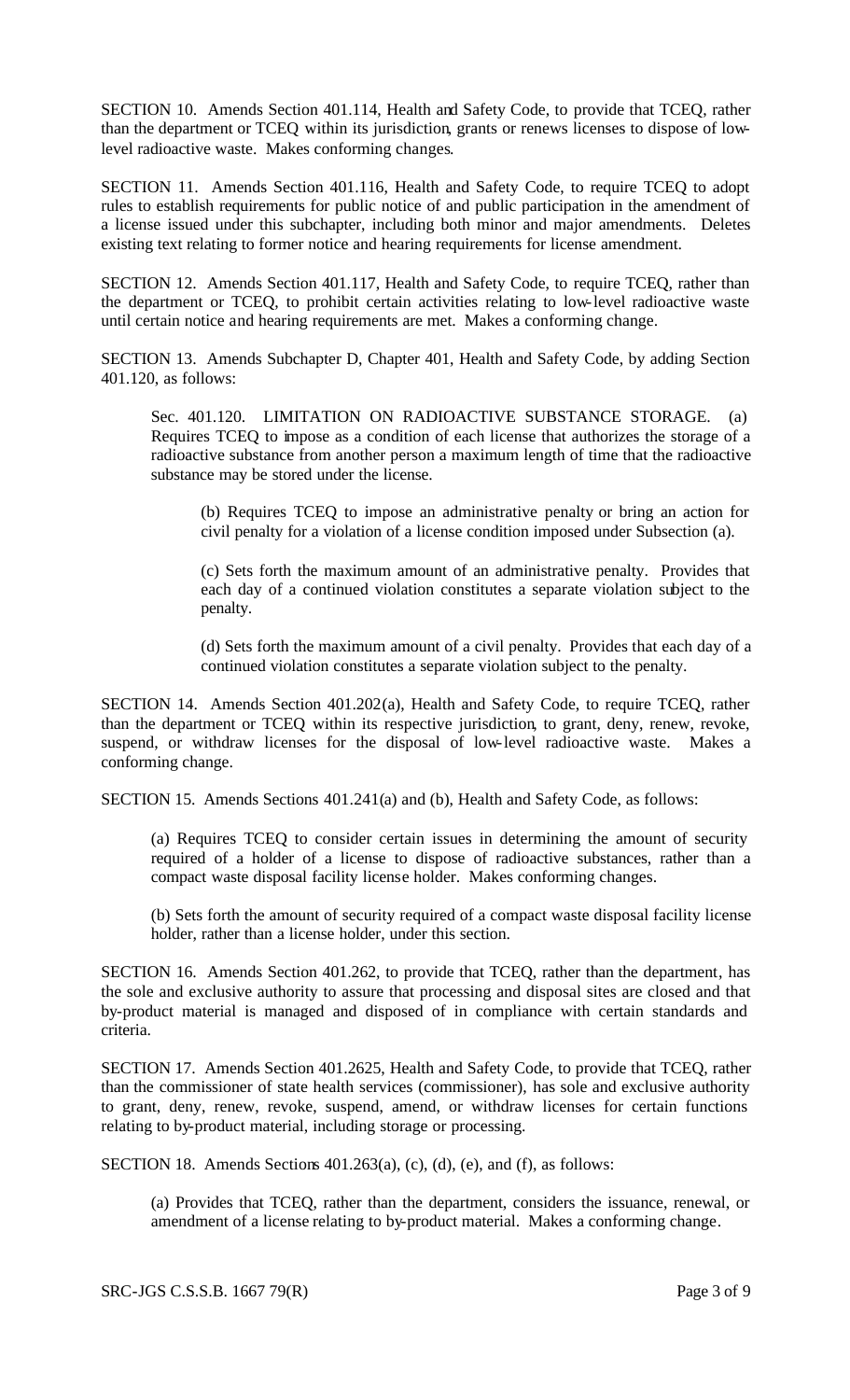(c) Requires TCEQ to give notice of the analysis as provided by TCEQ rule, rather than executive commissioner rule.

(d) Makes a conforming change.

(e) Makes a conforming change.

(f) Requires TCEQ, rather than the executive commissioner, to prohibit, by rule, major construction with respect to an activity that is to be licensed until certain requirements are met.

SECTION 19. Amends Sections 401.264(a), (c), and (d), to authorize TCEQ, rather than the department, to provide an opportunity for a public hearing regarding the issuance, renewal, or amendment of a license to dispose of by-product materials. Makes conforming changes.

SECTION 20. Amends Section 401.265, Health and Safety Code, to require TCEQ, rather than the department, to prescribe certain conditions for the issuance, renewal, or amendment of a radioactive substances license, rather than a radioactive material license, for an activity that results in production of by-product material. Provides that one of such conditions may be requiring the license holder to comply with standards prescribed by TCEQ, rather than by the executive commissioner.

SECTION 21. Amends Section 401.266(a), Health and Safety Code, to authorize TCEQ, rather than the executive commissioner, by rule, to require certain land to be transferred to the federal government or to the state before termination of certain licenses. Deletes existing text relating to the department requiring this by order.

SECTION 22. Amends Section 401.267, Health and Safety Code, to authorize TCEQ, rather than the department, to acquire by-product material and certain property containing the byproduct material. Makes conforming changes.

SECTION 23. Amends Section 401.269, Health and Safety Code, to authorize TCEQ, rather than the department, to undertake monitoring, maintenance, and emergency measures in connection with by-product material and property for which it has assumed custody. Makes a conforming change.

SECTION 24. Amends Sections 401.270(a), (b), (e), and (f), Health and Safety Code, to authorize TCEQ, rather than the department, to require action to correct or remove a threat to the environment or to public safety caused by by-product material or its production. Makes conforming changes.

SECTION 25. Amends Section 401.301, Health and Safety Code, as follows:

Sec. 401.301. New heading: LICENSE AND REGISTRATION FEES. Authorizes TCEQ and the department, rather than the department, to collect a fee for each license and registration that the agency issues. Authorizes TCEQ and the executive commissioner, rather than the executive commissioner, to set the fee by rule in a certain amount. Authorizes TCEQ to assess and collect additional fees from the applicant to recover certain costs. Makes conforming changes.

SECTION 26. Amends Section 401.302(a), Health and Safety Code, to authorize the department, in coordination with TCEQ, to set and collect an annual fee from the operators of certain nuclear facilities.

SECTION 27. Amends Sections 401.305(c), (e), (f), and (g), Health and Safety Code, to authorize money in the perpetual care account to be administered only for certain functions relatd to radioactive substances, rather than radioactive material. Authorizes the department or TCEQ, rather than the department, to use the money in the perpetual care account to pay for certain other measures. Makes conforming changes.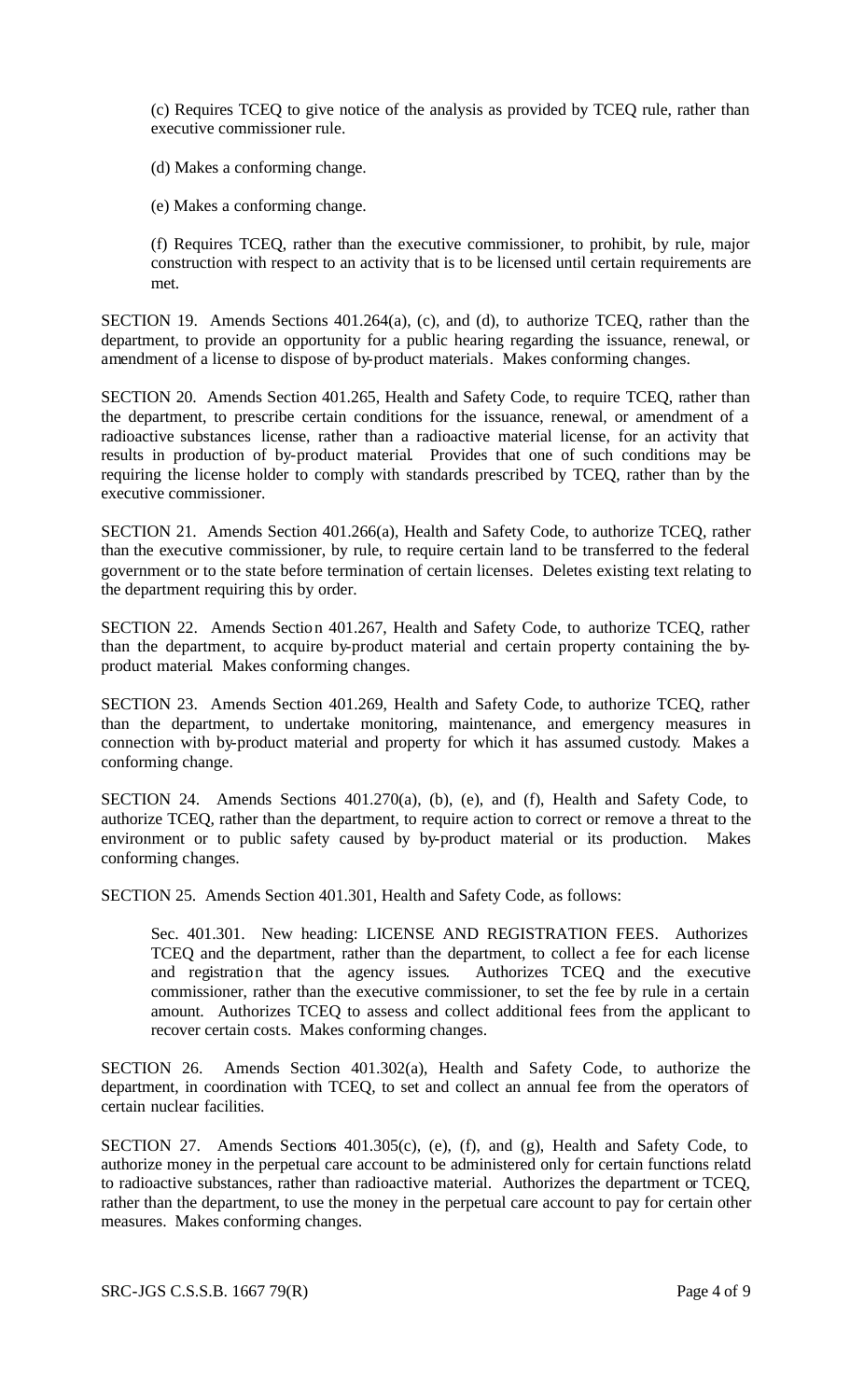SECTION 28. Amends Section 401.343, Health and Safety Code, to authorize the department or TCEQ, rather than the department, to seek reimbursement to pay for certain functions relating to radioactive substances, rather than radioactive material. Makes conforming and nonsubstantive changes.

SECTION 29. Amends the heading to Subchapter K, Chapter 401, Health and Safety Code, to make a conforming change.

SECTION 30. Amends Sections 401.412(a) and (b), Health and Safety Code, as follows:

(a) Deletes the definition of "radioactive substance."

(b) Provides that TCEQ, rather than the commissioner, has the sole and exclusive authority to grant, deny, renew, revoke, suspend, amend, or withdraw licenses for the recovery and processing of source material or the disposal of by-product material.

SECTION 31. Amends Section 401.413, Health and Safety Code, to delete existing text providing that this section does not apply to a person required to obtain a license for the recovery or processing of source material or for recovery, processing, or disposal of by-product material.

SECTION 32. Amends Section 401.414, Health and Safety Code, as follows:

Sec. 401.414. New heading: MEMORANDA OF UNDERSTANDING. Requires TCEQ, the Health and Human Services Commission (HHSC), the Railroad Commission of Texas (railroad commission), and the board of health by rule to adopt memoranda of understanding defining their respective duties under this chapter. Makes a conforming change.

SECTION 33. Amends Sections 401.415(a), (d), and (e), Health and Safety Code, as follows:

(a) Provides that the railroad commission has sole authority to regulate and issue licenses, permits, and orders for the processing, storage, and disposal, rather than just disposal, of oil and gas naturally occurring radioactive material (NORM) waste and the decontamination and maintenance of equipment.

(d) Makes a conforming change.

(e) Specifies that the rules the railroad commission is required to issue regarding the management of oil and gas NORM waste includes rules governing processing, storage, and disposal of the waste and the decontamination and maintenance of equipment. Requires the rules to provide protection for public health, safety, and the environment equivalent to the protection provided by rules of TCEQ applicable to processing, storage, and disposal, rather than just disposal, of other NORM wastes. Deletes the reference to different methods and sites for disposing of oil and gas NORM wastes. Makes conforming changes.

SECTION 34. Amends Chapter 401, Health and Safety Code, by adding Subchapter M, as follows:

## SUBCHAPTER M. FEES AND SURCHARGES

Sec. 401.451. STATE FEE ON RADIOACTIVE SUBSTANCES DELIVERED FOR DISPOSAL. (a) Requires a holder of a license issued by TCEQ under this chapter that authorizes the disposal of a radioactive substance from other persons to transfer to the state general revenue fund each quarter an amount equal to 10 percent of the license holder's gross receipts received from operations under the license.

(b) Provides that Subsection (a) does not apply to certain compact waste or federal facility waste.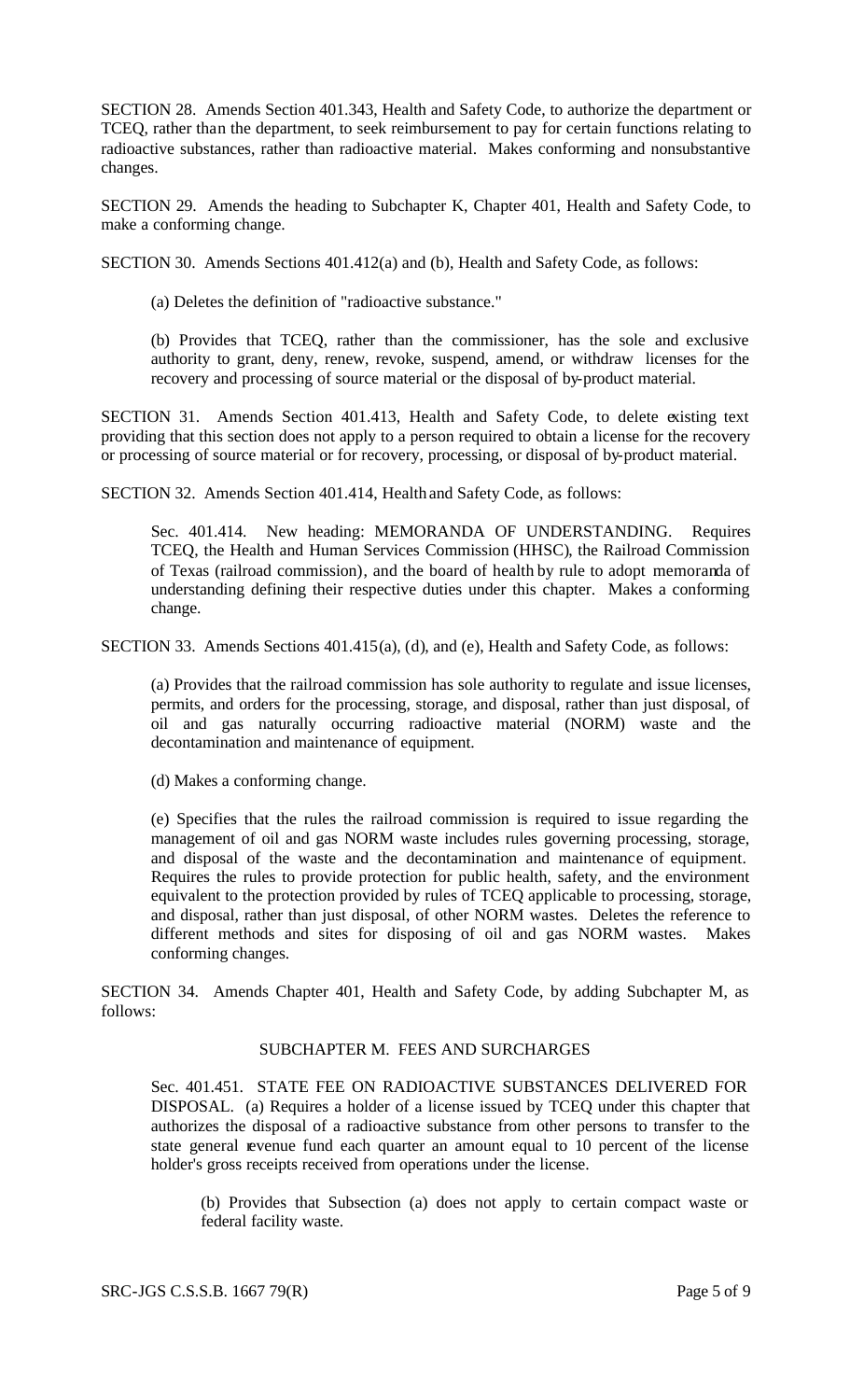Sec. 401.452. SURCHARGE ON RADIOACTIVE SUBSTANCES DELIVERED FOR DISPOSAL. (a) Requires the holder of a license issued by TCEQ under this chapter that authorizes the disposal of a radioactive substance from other persons to pay a surcharge on radioactive substances received under the license in a certain amount. Requires the license holder to remit the surcharges under this section to TCEQ in accordance with TCEQ rules. Requires TCEQ to deposit the surcharges to the credit of the general revenue fund. Provides that the surcharge does not apply to delivery of compact waste from a party state.

(b) Requires TCEQ, by rule, to require the surcharge under Subsection (a) to be imposed by shipment or standard shipment, by container or standard container, by weight, by volume, or on another basis.

(c) Requires TCEQ, by rule, to establish a threshold level measured in millicuries below which a surcharge under this section is not required to be paid. Requires the threshold level to be established for each type of radionuclide the license holder may receive and to be based on the hazards presented by the radionuclides, considered individually or as a group with common characteristics and hazards. Requires TCEQ to consider, in establishing the threshold under this subsection, the economic effect the surcharge may have on the ability of the license holder to conduct licensed activities competitively. Requires TCEQ to consider certain factors in considering the hazard presented by the radionuclide.

(d) Requires TCEQ, by rule, to establish a procedure by which the surcharge for radioactive substances received by the license holder may be readily computed.

Sec. 401.453. AUDIT AUTHORITY. Authorizes TCEQ to audit a license holder's financial records and waste manifest information to ensure that the fees and surcharges imposed under this subchapter are accurately paid. Requires the license holder to comply with TCEQ's audit-related requests for information.

SECTION 35. Amends Section 361.015, Health and Safety Code, as follows:

(a) Provides that TCEQ is the state agency that licenses the storage and processing activities of radioactive waste, as well as the disposal activities, not preemptively regulated by the federal government.

(b) Provides that, except as provided by Subsection (a), HHSC, acting through the department, rather than the Texas Department of Health, is the state agency that regulates radioactive waste activities not preemptively regulated by the federal government. Deletes the exclusion for disposal activities.

(c) Provides that the railroad commission is the state agency that licenses and regulates the possession, storage, processing, handling, and disposal of oil and gas NORM waste and decontamination and maintenance of related equipment.

SECTION 36. Amends Subchapter B, Chapter 27, Water Code, by adding Section 27.022, as follows:

Sec. 27.022. AUTHORIZATION FOR AREA-WIDE IN SITU MINING OF RADIOACTIVE SUBSTANCES. (a) Authorizes TCEQ, as a component of an injection well permit, to issue an authorization for an in situ mining of radioactive substances in a specified production area. Prohibits the authorization from containing a provision that requires any additional approval of TCEQ or any additional hearing for the permit holder to conduct in situ mining in the production area, including a provision that requires an approval or hearing before the permit holder may drill or operate an additional well in the production area.

(b) Provides that on or after September 1, 2005, a rule or order of TCEQ that requires additional approval of TCEQ of an additional hearing for the permit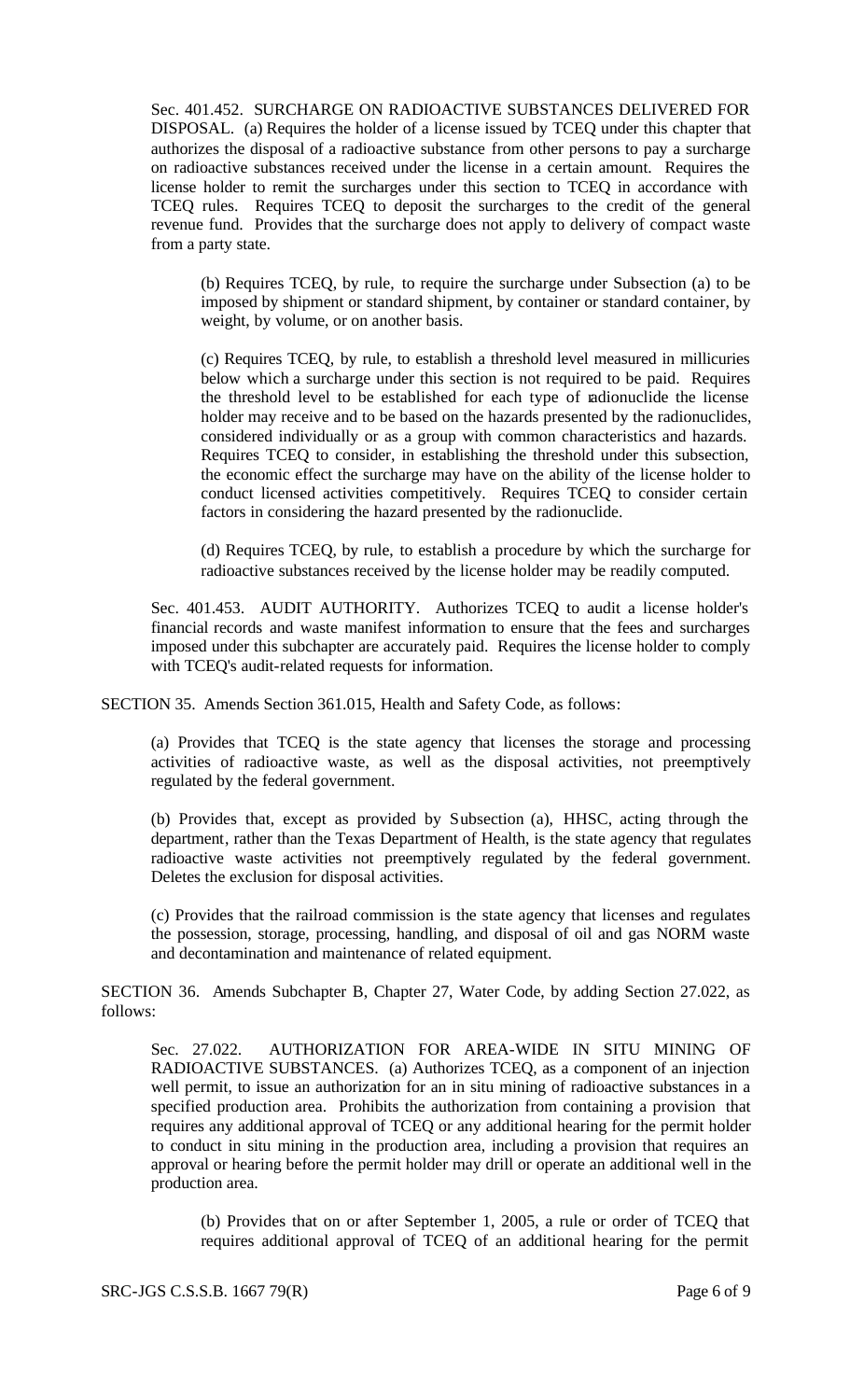holder to conduct in situ mining in the production area specified in an injection well permit is void.

(c) Provides that this section does not affect the authority of TCEQ to exercise certain powers.

(d) Provides that the change in law made by this section does not affect any matter that is the subject of litigation on or before September 1, 2005.

SECTION 37. (a) Transfers certain rights, powers, duties, obligations, functions, activities, property, programs, and appropriations to TCEQ on the earlier of the 31st day after the effective date of this Act or September 1, 2005.

(b) Provides that certain appropriations transferred are transferred for the remainder of the state fiscal biennium.

(c) Authorizes TCEQ to charge a fee for an application that is pending before HHSC or the Department of State Health Services (DSHS) on the date the transfer directed by Subsection (a) occurs.

(d) Provides that as of the date of the transfer, TCEQ has full responsibility for the administration and enforcement of the laws related to the licensing or regulation of radioactive substances recovery, storage, processing and disposal under its jurisdiction, and the licensing or regulation of long-term care of decommissioned sites for the disposal of by-product material. Requires TCEQ to carry out all related duties, responsibilities, functions, and activities as provided by law.

(e) Provides that the transfer of rights, powers, duties, obligations, functions, activities, property, and programs of HHSC or DSHS to TCEQ made by this Act does not affect or impair any act done or obligation, right, license, permit, requirement, or penalty accrued or existing under the former law. Provides that the former law remains in effect for the purposes of any action concerning such an act done or obligation, right, license, permit, requirement, or penalty. Requires TCEQ to continue a proceeding of HHSC or DSHS that is related to a responsibility, duty, activity, function, or program transferred by this Act. Provides that a rule of HHSC or DSHS is related to a responsibility, duty, activity, function, or program transferred by this Act is enforceable as a rule of TCEQ until TCEQ adopts other rules.

(f) Requires control of and title to certain property and material acquired before the effective date of this Act to be transferred to TCEQ on the state's behalf as soon as practicable. Sets forth the property and material to which this section does not apply.

(g) Requires TCEQ to provide an opportunity for employees of HHSC or DSHS who have performed duties related to a right, power, duty, obligation, responsibility, function, activity, or program transferred by this Act to request a transfer to TCEQ employment. Requires TCEQ in making employment decisions to ensure that state and federal requirements are met and consider the value of maintaining continuity in personnel.

(h) Requires TCEQ, HHSC, and DSHS by interagency agreement or contract to cooperate in preventing any delay in the transfer of property or personnel, or a right, power, duty, obligation, responsibility, function, activity, or program made by this Act.

(i) Provides that the transfers made by this Act do not affect any matter that is the subject of litigation pending on the effective date of this Act.

(j) Requires TCEQ to continue any applications review or processing and any hearings that concern a matter subject to transfer that, on the date of the transfer, is being conducted by HHSC, DSHS, or their successor agencies. Requires the agencies to cooperate and consult with each other to minimize delay.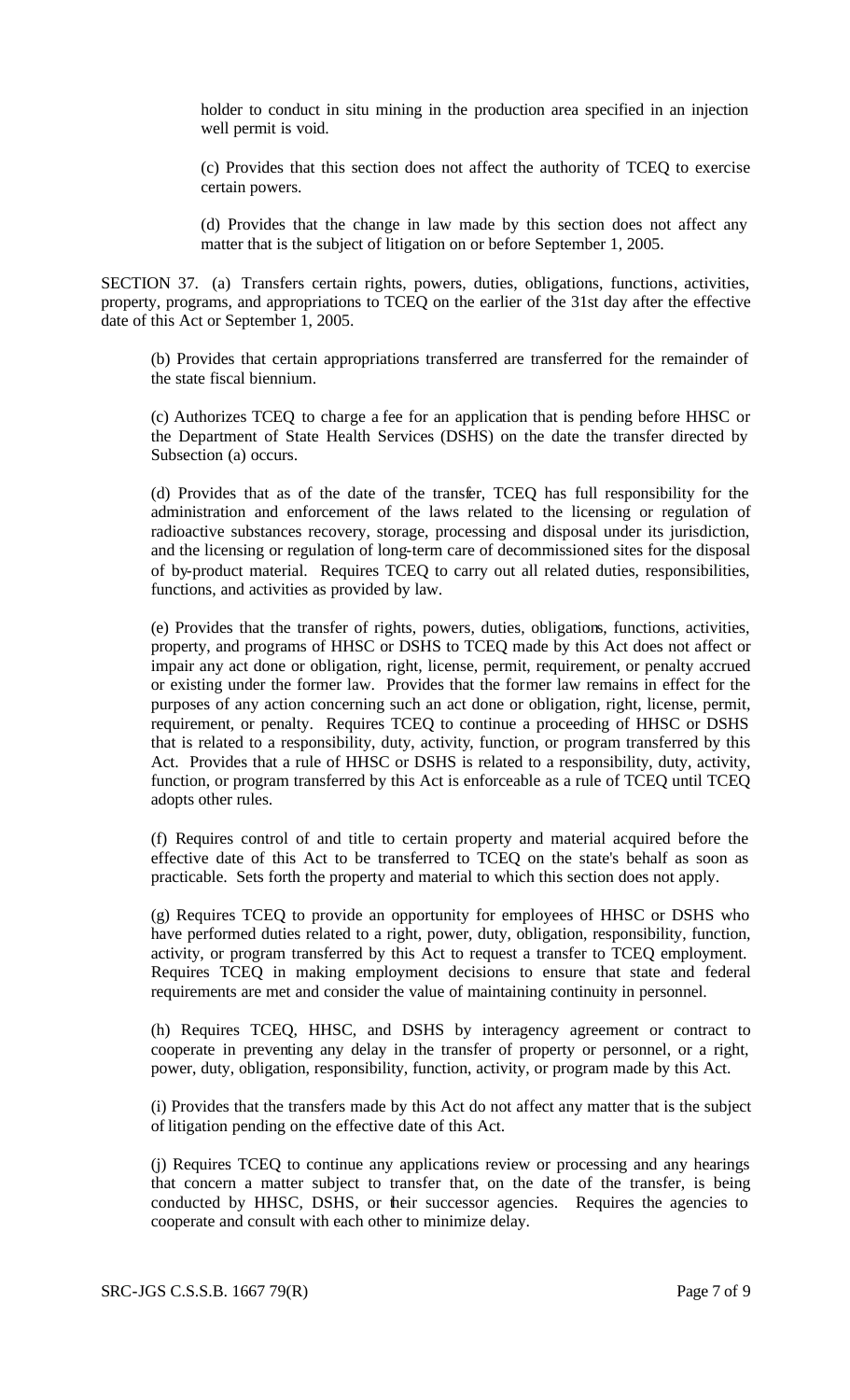(k) Provides that an application for the renewal or amendment of a license to recover or process source material and to dispose of the associated by-product material that is pending with DSHS on the earlier of the 31st day after the effective date of this Act or September 30, 2005, is considered, based on federal requirements, to be approved by DSHS on the earlier of the 90th day after the effective date of this Act or October 31, 2005, unless DSHS or TCEQ before that date determines that the application should not be approved because of a health and safety emergency or because the applicant substantially fails to meet application requirements.

(l) Requires DSHS, on or before the earlier of the 31st day after the effective date of this Act or September 30, 2005, to approve any pending remediation plan that is subject to the transfer required under this section, according to federal requirements, inspect the related remediation sites to ensure that remedial actions have been completed according to the approved plan, and report to the federal Nuclear Regulatory Commission DSHS's approval of the plan and the results of the inspection under Subdivisions (1) and (2) of this subsection.

(m) Provides that a remediation plan that is subject to the transfer required under this section the approval of which is pending with DSHS on the earlier of the 31st day after the effective date of this Act or September 30, 2005, is considered, based on federal requirements, to be approved by DSHS on the earlier of the 90th day after the effective date of this Act or October 31, 2005, unless DSHS or TCEQ before that date determines that the plan should not be approved because of a health and safety emergency or because the plan substantially fails to meet the requirements for approval.

SECTION 38. (a) Defines "license."

(b) Provides that on the effective date of this Act, a condition of a license that would subject the license holder to a civil or administrative penalty for the license holder's failure to transfer by-product material to certain disposal sites by a certain date is void.

(c) Provides that this section does not impair the authority of TCEQ to impose a license condition under Section 401.l20, Health and Safety Code, as added by this Act.

SECTION 39. (a) Provides that this Act does not impair, delay, or affect the priority established by law for processing and review of the application for a license to dispose of low-level radioactive waste that was filed with TCEQ before January 1, 2005.

(b) Requires TCEQ to give priority to the processing and review of a license application described by Subsection (a) over all other applications that pertain to radioactive substances or radioactive waste pending before TCEQ except for those applications the executive director of TCEQ determines are necessarily of a higher priority to avert or address an emergency concerning the public health or safety.

(c) Requires TCEQ, subject to the priority given under Subsection (b), to give priority to the review and processing of certain applications.

SECTION 40. (a) Requires TCEQ, not later than the 60th day after the effective date of this Act, to initiate a study to determine the appropriate standards to be applied to the closure and reclamation of in situ uranium mining sites. Requires the study to be completed before March 1, 2006.

(b) Requires TCEQ to initiate any necessary proceedings to adopt the appropriate standards as determined under Subsection (a) by rule.

SECTION 41. (a) Requires TCEQ to issue its final decision to approve or disapprove the license application pending with TCEQ under Section 401.202(b) (for a compact waste disposal facility), Health and Safety Code, and its final decision to approve or disapprove the license application pending with TCEQ under Section 401.2625 (for source material recovery and processing or disposal of by-product material), Health and Safety Code, for the same location not later than January 30, 2007. Provides that Section 401.237(b) (regarding technical review

SRC-JGS C.S.S.B. 1667 79(R) Page 8 of 9